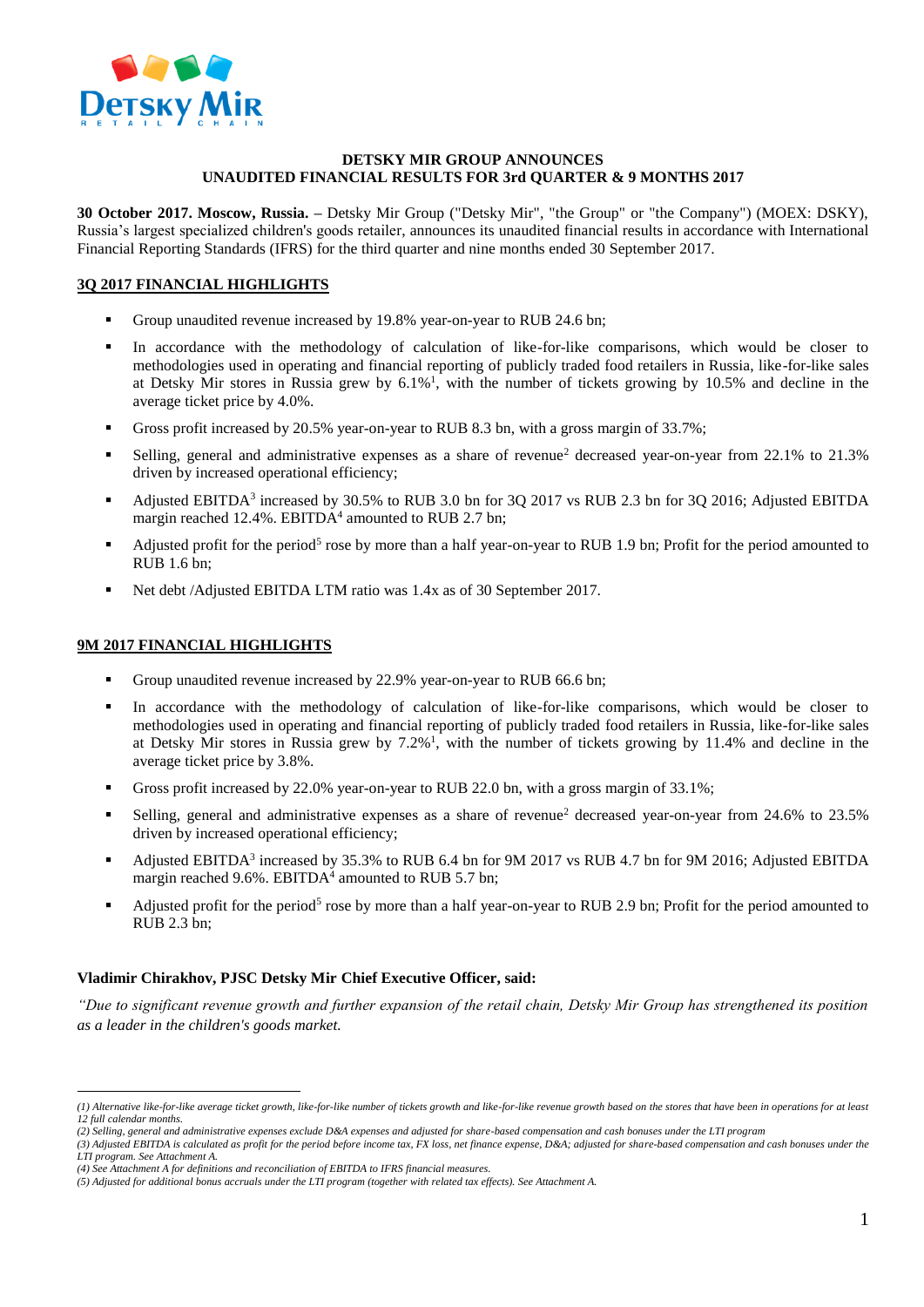*Despite the difficult social and economic conditions, Detsky Mir continues to attract new customers and consolidate the market, achieving a double-digit like-for-like growth in the number of tickets in the 9 months of 2017. As a result of ramp ups of stores opened a year earlier and the growth of like-for-like sales, the Company's revenue increased by 22.9%.* 

*The fundamental element of the strategy of Detsky Mir Group is still the improvement of operational efficiency and, as a result, an increase in the profitability of the business. Due to a reduction of SG&A expenses as a percentage of revenue by 1.2 percentage points, the Company managed to improve the EBITDA margin by 0.9 percentage points to 9.6%.* 

*The adjusted net profit grew by more than a half year-on-year, including through the optimisation of the debt portfolio.* 

*The Republic of Kazakhstan remains one of the most promising geographic areas for the development of the Group's business. The growth in like-for-like sales in 9M 2017 was 25%. Detsky Mir Group has opened 3 stores in Kazakhstan since the beginning of the year. Thus, the chain is represented by 15 stores in 8 cities of the country. We plan to open at least 5 Detsky Mir stores in Kazakhstan by the end of 2017."*

### **KEY FINANCIAL & OPERATING HIGHLIGHTS FOR 3Q & 9M 2017 VS 2016 (UNAUDITED)**

**Key Operating Highlights**

 $\overline{a}$ 

| Indicator<br><b>Number of stores</b><br>Detsky Mir<br><b>ELC</b><br>Selling space ('000, sq.m.) |          | 30.09.2017<br>557<br>516<br>41<br>631 |              | 30.09.2016 |         | $\Delta$ , %<br>20.0%<br>22.9%<br>$(6.8\%)$ |  |
|-------------------------------------------------------------------------------------------------|----------|---------------------------------------|--------------|------------|---------|---------------------------------------------|--|
|                                                                                                 |          |                                       |              | 464        |         |                                             |  |
|                                                                                                 |          |                                       |              | 420        |         |                                             |  |
|                                                                                                 |          |                                       |              | 44         |         |                                             |  |
|                                                                                                 |          |                                       |              | 533        |         | 18.4%                                       |  |
| Alternative Like-for-Like                                                                       | 3Q 2017  | 3Q 2016                               | $\Delta$ , % | 9M 2017    | 9M 2016 | $\Delta$ , %                                |  |
| Like-for-Like revenue growth <sup>6</sup>                                                       | 6.1%     | 14.4%                                 | (8.3 p.p.)   | 7.2%       | 14.0%   | (6.8 p.p.)                                  |  |
| Like-for-Like number of tickets<br>growth <sup>6</sup>                                          | 10.5%    | 11.0%                                 | (0.5 p.p.)   | 11.4%      | 5.5%    | 5.9 p.p.                                    |  |
| Like-for-Like average ticket growth <sup>6</sup>                                                | $-4.0\%$ | 3.0%                                  | (7.0 p.p.)   | $-3.8\%$   | 8.0%    | (11.8 p.p.)                                 |  |
| Like-for-Like                                                                                   | 3Q 2017  | 3Q 2016                               | $\Delta$ , % | 9M 2017    | 9M 2016 | $\Delta$ , %                                |  |
| Like-for-Like revenue growth <sup>7</sup>                                                       | 5.1%     | 12.5%                                 | (7.4 p.p.)   | $6.8\%$    | 13.0%   | (6.2 p.p.)                                  |  |
| Like-for-Like number of tickets<br>$growth^7$                                                   | 9.5%     | 9.2%                                  | 0.3 p.p.     | 10.9%      | 4.4%    | 6.5 p.p.                                    |  |
| Like-for-Like average ticket growth <sup>7</sup>                                                | $-4.0\%$ | 3.0%                                  | (7.0 p.p.)   | $-3.8\%$   | 8.1%    | (11.9 p.p.)                                 |  |

*<sup>(6)</sup> Alternative like-for-like average growth, like-for-like number of tickets growth and like-for-like revenue growth based on the stores that have been in operations for at least 12 full calendar months.*

*<sup>(7)</sup> LfL growth includes only DM stores in Russia that were in operations for one full prior calendar year. For example, the like-for-like comparison of retail sales between 9M 2017 and 9M 2016 would include revenue of all Detsky Mir stores that were opened prior to 31 December 2015 and that were in operation during the entirety of 2016 and 9M 2017*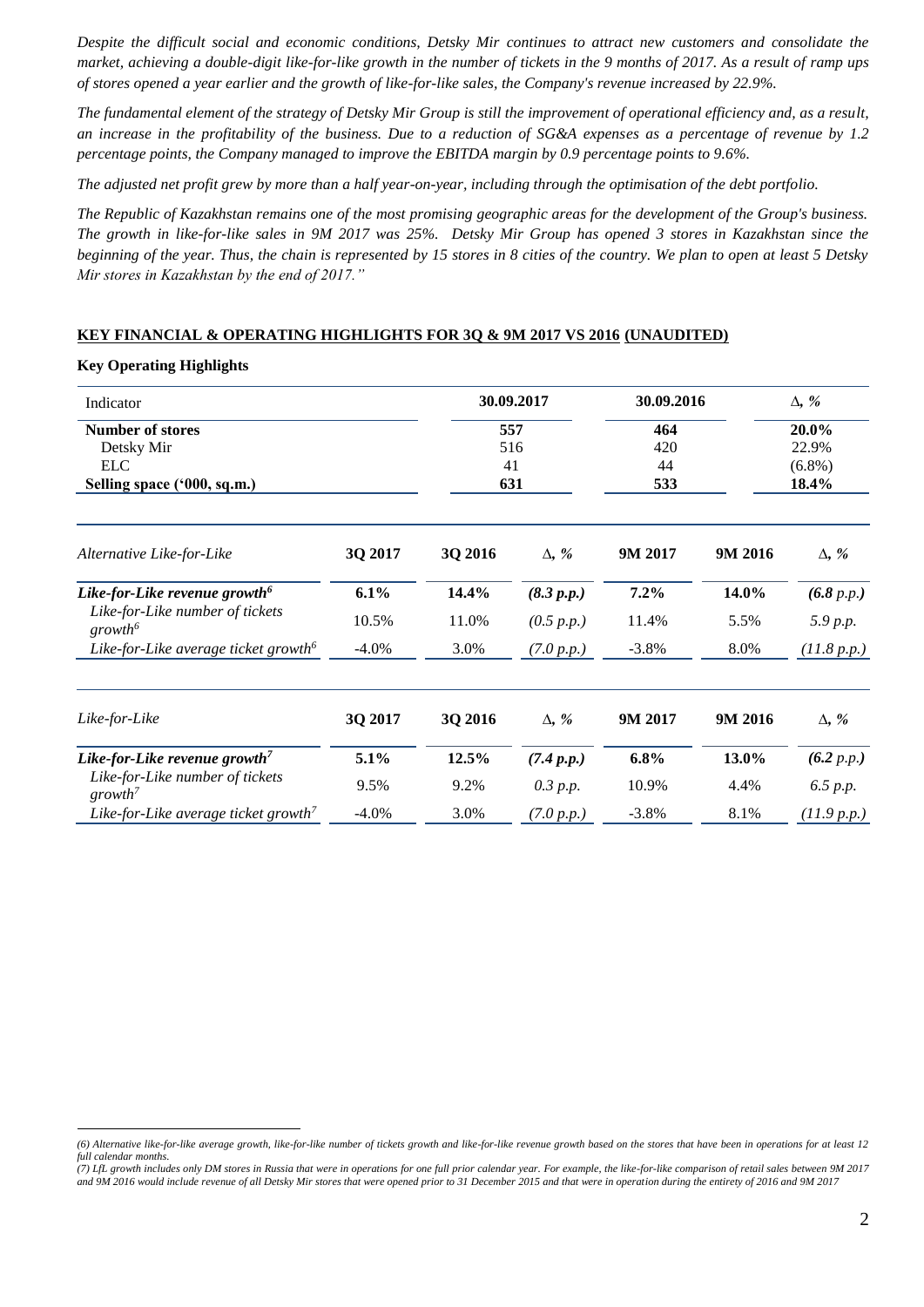## **Key Financial Highlights**

| Russian Ruble (RUB), million (mln)  | 3Q 2017  | 3Q 2016  | $\Delta$ , % | 9M 2017   | 9M 2016   | $\Delta$ , % |
|-------------------------------------|----------|----------|--------------|-----------|-----------|--------------|
| <b>Revenue</b>                      | 24,554   | 20,490   | 19.8%        | 66,649    | 54,226    | 22.9%        |
| Online store                        | 910      | 605      | 50.4%        | 2.635     | 1.661     | 58.6%        |
| <b>Gross Profit</b>                 | 8,277    | 6,868    | 20.5%        | 22,048    | 18,075    | 22.0%        |
| Gross Profit Margin,%               | 33.7%    | 33.5%    | $0.2\%$      | 33.1%     | 33.3%     | $-0.3\%$     |
| SG&A                                | (5,231)  | (4,530)  | 15.5%        | (15, 644) | (13, 354) | 17.1%        |
| % of revenue                        | $-21.3%$ | $-22.1%$ | 0.8%         | $-23.5%$  | $-24.6%$  | $1.2\%$      |
| <b>EBITDA</b>                       | 2,686    | 2,212    | 21.4%        | 5,673     | 4,623     | 22.7%        |
| EBITDA Margin, %                    | 10.9%    | 10.8%    | 0.1%         | 8.5%      | 8.5%      | $0.0\%$      |
| <b>Adjusted EBITDA</b>              | 3,045    | 2,333    | 30.5%        | 6,373     | 4,711     | 35.3%        |
| Adjusted EBITDA Margin, %           | 12.4%    | 11.4%    | 1.0%         | 9.6%      | 8.7%      | 0.9%         |
| Profit for the period               | 1,607    | 1,058    | 51.9%        | 2,313     | 1,685     | 37.3%        |
| Profit Margin, %                    | 6.5%     | 5.2%     | 1.4%         | 3.5%      | 3.1%      | 0.4%         |
| Adjusted profit for the period      | 1,895    | 1,154    | 64.2%        | 2,873     | 1,755     | 63.7%        |
| Adjusted profit Margin, %           | 7.7%     | 5.6%     | 2.1%         | 4.3%      | 3.2%      | $1.1\%$      |
| <b>Net Debt</b>                     | 13,784   | 12,547   |              | 13,784    | 12,547    |              |
| Net Debt / EBITDA                   | 1.5      | 1.6      |              | 1.5       | 1.6       |              |
| <b>Adjusted Net Debt</b>            | 13,784   | 11,498   |              | 13,784    | 11,498    |              |
| Adjusted Net Debt / Adjusted EBITDA | 1.4      | 1.5      |              | 1.4       | 1.5       |              |

Additional information is available on the Company's corporate website www.corp.detmir.ru

\*\*\*

#### **Conference Call Information**

Detsky Mir's management will host a conference call today at 17:00 (Moscow time) / 14:00 (London time) / 10:00 (New York time) to discuss 3Q & 9M 2017 Unaudited IFRS Financial Results.

The dial-in numbers for the conference call are:

**Russia**  +7 495 221 6523

**UK** +44 203 043 24 40

**USA** +1 877 887 41 63

**PIN:** 79 48 90 57#

The conference title: "Detsky Mir Group – 9M 2017 Unaudited IFRS Financial Results".

## **For additional information:**

### **Nadezhda Kiseleva**

Head of Public Relations Office: +7-495-781-0808, ext. 2041 Cell: +7-985-992-7857 nkiseleva@detmir.ru

**Sergey Levitskiy** Head of Investor Relations Office: +7-495-781-0808 ext. 2315 Cell: +7-903-971-4365 slevitskiy@detmir.ru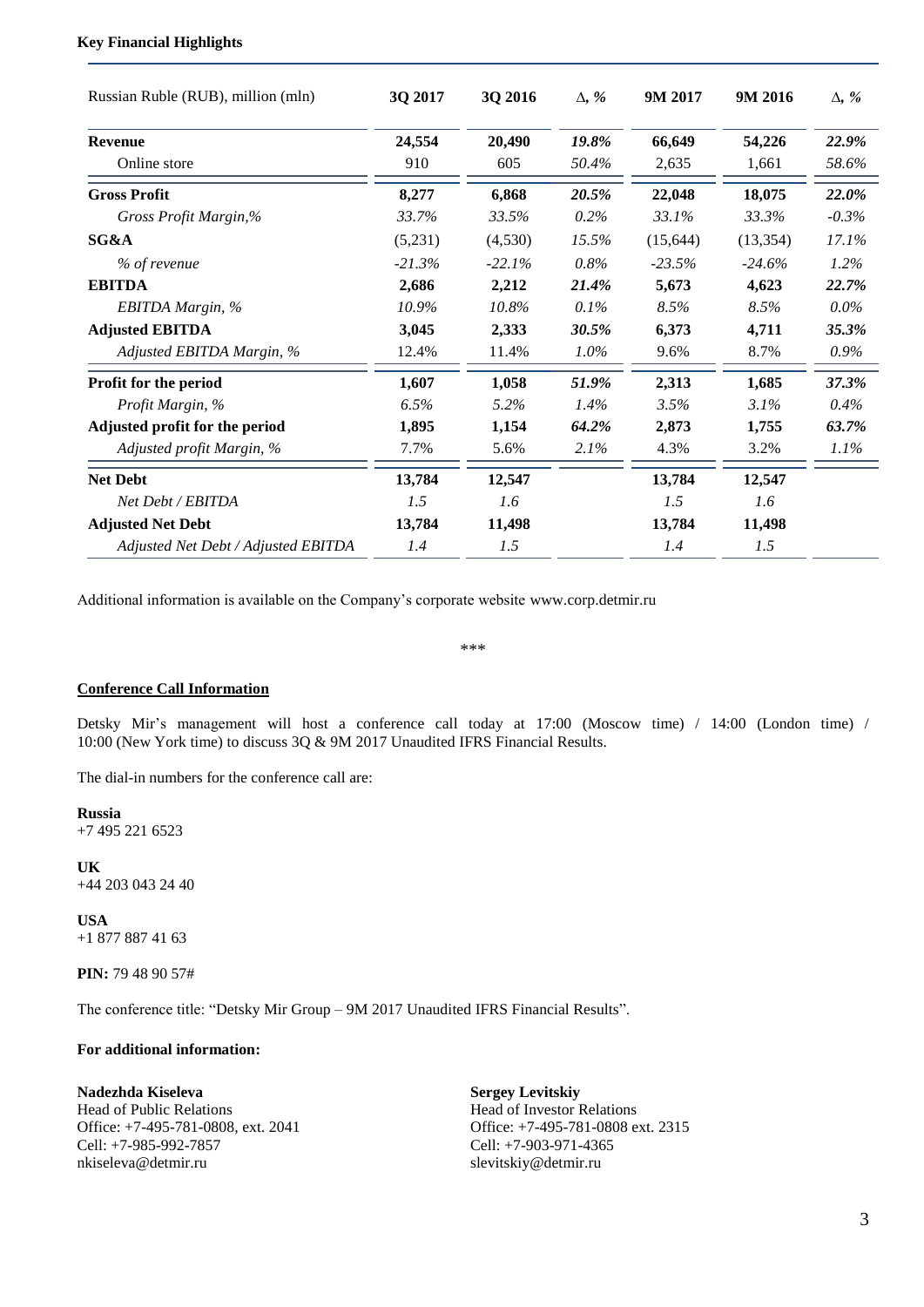**Detsky Mir Group** (MOEX: DSKY) is Russia's largest specialized children's goods retailer. The company operates a network of 557 stores, including 516 Detsky Mir stores in Russia and 13 in Kazakhstan located in 183 different cities, as well as 41 ELC (Early Learning Centre) stores in Russia. The total selling space as of 30 September 2017 was approximately 631,000 square meters.

In accordance with the audited Financial Statements under IFRS Group revenue amounted to RUB 79.5 bn for the full year 2016. Adjusted EBITDA totaled RUB 8.2 bn and Adjusted profit for the period amounted to RUB 3.8 bn for 2016.

Detsky Mir Group's shareholder structure is as follows: PJSC Sistema<sup>8</sup> - 52.10%; Russia-China Investment Fund (RCIF)<sup>9</sup> -14.03%; Other shareholders owning less than 5% of the shares - 33.87%.

Lear more at www.detmir.ru, corp.detmir.ru, elc-russia.ru.

#### **Disclaimer**

 $\overline{a}$ 

Some of the information in these materials may contain projections or other forward-looking statements regarding future events or the future financial performance of Detsky Mir. You can identify forward looking statements by terms such as "expect", "believe", "anticipate", "estimate", "intend", "will", "could," "may" or "might" the negative of such terms or other similar expressions. Detsky Mir wishes to caution you that these statements are only predictions and that actual events or results may differ materially. Detsky Mir does not intend to update these statements to reflect events and circumstances occurring after the date hereof or to reflect the occurrence of unanticipated events. Many factors could cause the actual results to differ materially from those contained in projections or forward-looking statements of Detsky Mir, including, among others, general economic conditions, the competitive environment, risks associated with operating in the Russian Federation, rapid technological and market change in the industries Detsky Mir operates in, as well as many other risks specifically related to Detsky Mir and its operations.

*<sup>(8)</sup> PJSC Sistema is a publicly-traded diversified Russian holding company serving over 100 million customers in the sectors of telecommunications, high technology, pulp and paper, radio and space technology, banking, retail, mass media, tourism and healthcare services. Founded in 1993. Sistema's global depositary receipts are listed under the symbol SSA on the London Stock Exchange. Sistema's ordinary shares are listed under the ticker AFKS on Moscow Exchange.*

*<sup>(9)</sup> RCIF is an equity fund established by the Russian Direct Investment Fund (RDIF) and China Investment Corporation (CIC), hold its stake in PJSC Detsky Mir through its funds: FLOETTE HOLDINGS LIMITED and EXARZO HOLDINGS LIMITED.*